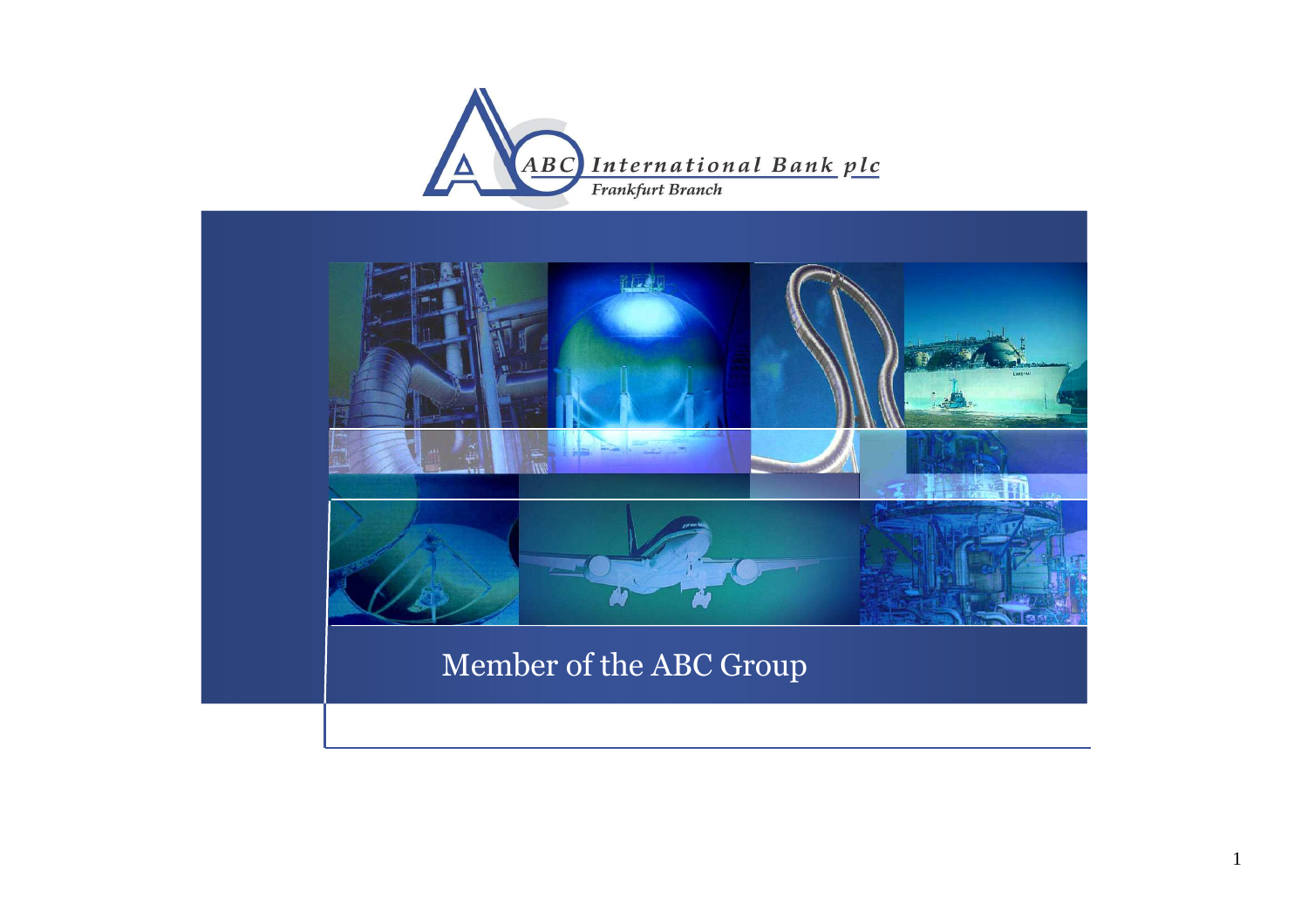

#### IN <sup>D</sup> <sup>E</sup> <sup>X</sup>

#### **PAGE**

|                                     | <b>INDEX</b>                                              |
|-------------------------------------|-----------------------------------------------------------|
|                                     | Possible Flows of Islamic Funds                           |
|                                     | Islamic Finance / Definition                              |
|                                     | Islamic Finance / Practical Examples                      |
| ,,,,,,,,,,,,,,,,,,,,,,,,,,,,,,,,,,  | Example I / Murabaha                                      |
|                                     | Example II / Simple Commodity Murabaha                    |
|                                     | <b>Steps</b>                                              |
|                                     | <b>Steps</b>                                              |
|                                     | Example III / Revolving Murabaha Facility                 |
| ,,,,,,,,,,,,,,,,,,,,,,,,,,,,,,,,,,, | Example IV / Master Murabaha Structure                    |
|                                     | <b>Steps</b>                                              |
|                                     | Sukuk Islamic Bond?                                       |
|                                     | Difference between Sukuk & Conventional Bonds             |
|                                     | <b>Basic Sukuk Structure</b>                              |
|                                     | Sukuk al Ijarah                                           |
|                                     | Sukuk al Mudarabah Example (gewinnbezogene Partnerschaft) |
|                                     | <b>Investment in Sukuk</b>                                |
|                                     | Sukuk al Musharakah (Partnerschaft mit Verlustausgleich)  |
|                                     | Conclusion                                                |
|                                     |                                                           |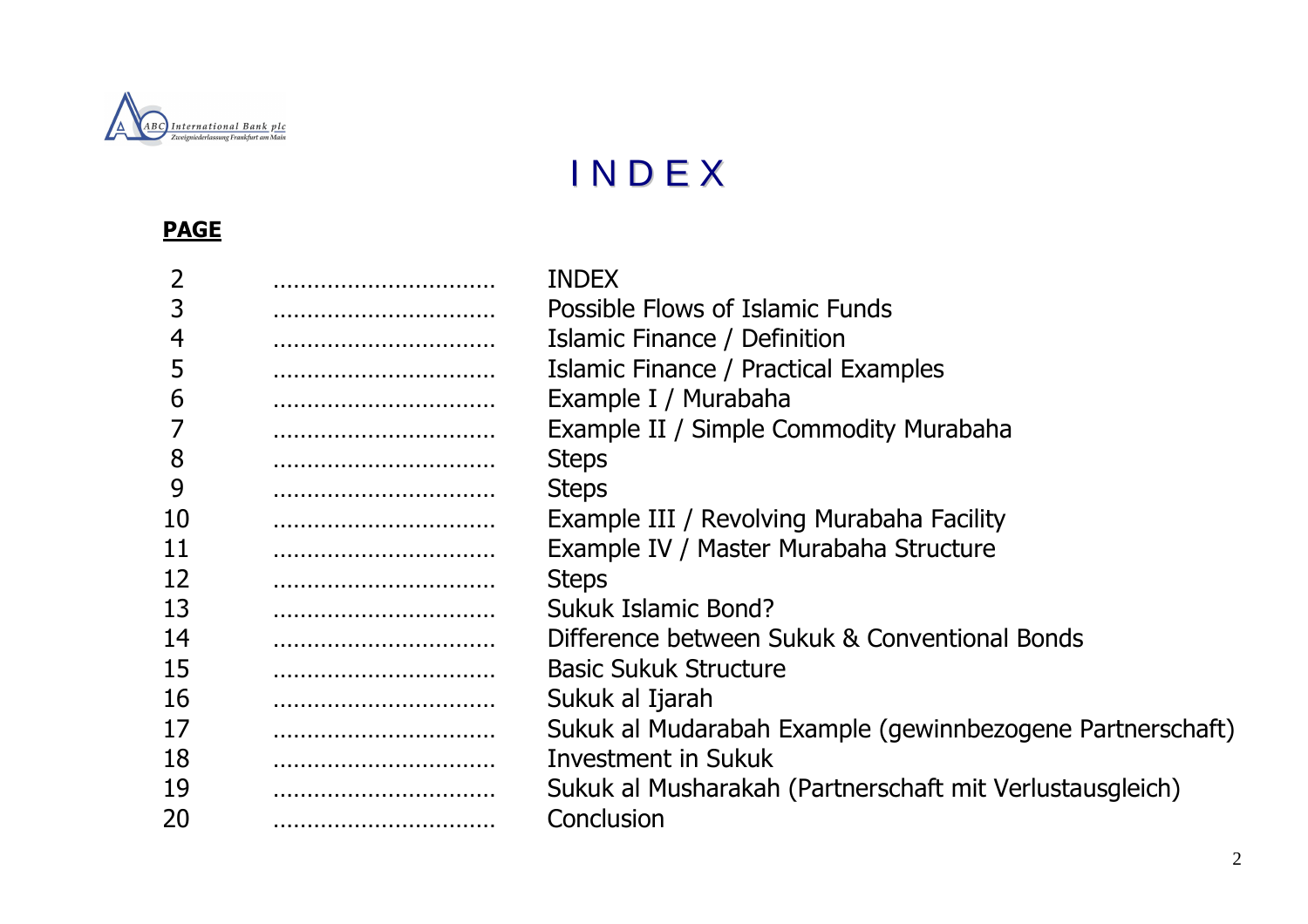

# Possible Flows of Funds with Islamic Structures attached

- 
- From Europe to Arab World<br>
Exporter / Importer driven and so far not many transactions<br>
From Arab World to Europe<br>
Significant Relevance in Real Estate Markets Growing Importance in Participation<br>
Capital<br>
Islamic Finance
-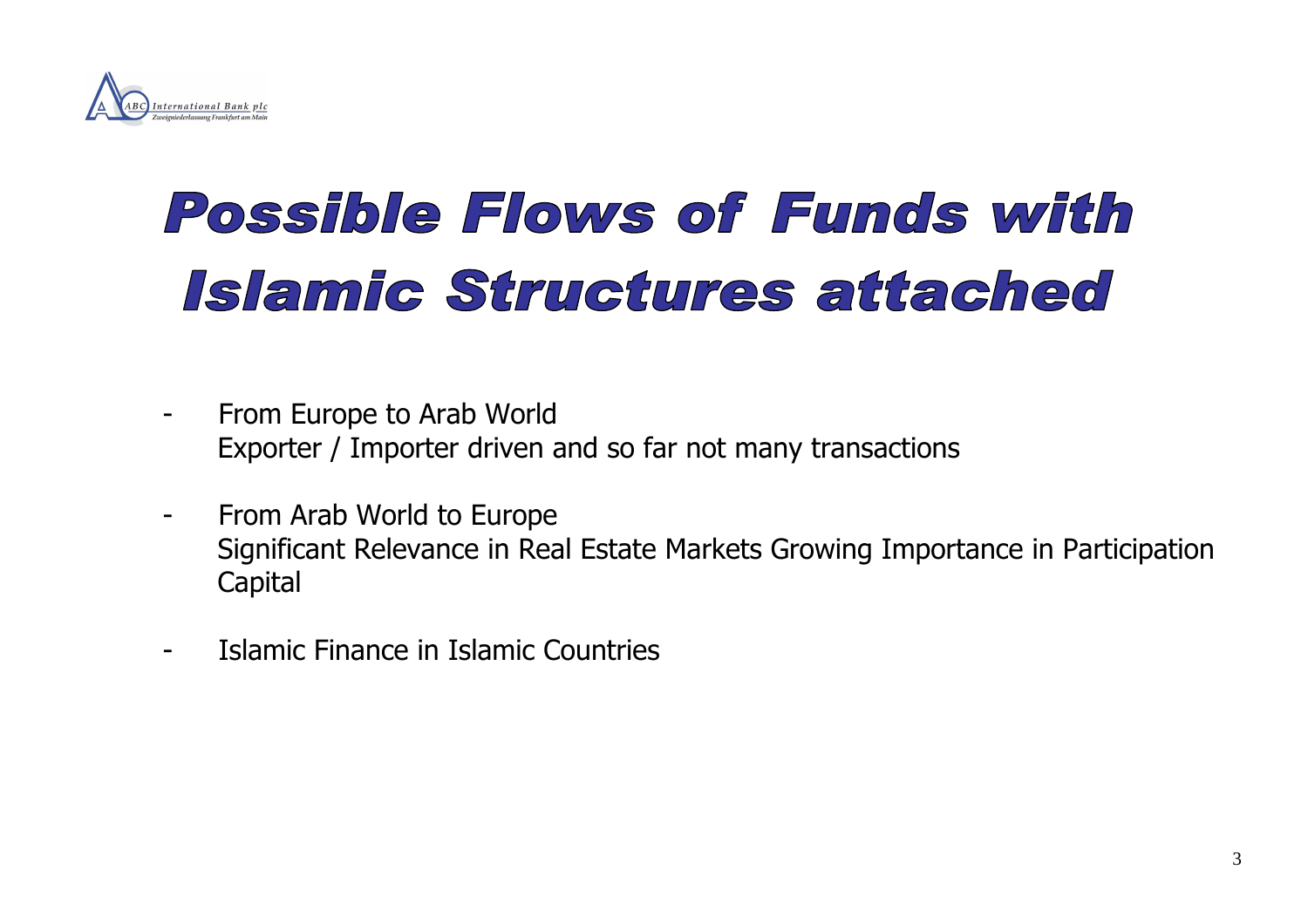

# **Islamic Finance | Definition**

- Is an alternative way to look at things
- Is not the salvation of the Financial Industry

Obstacles  $\implies$  High Liquidity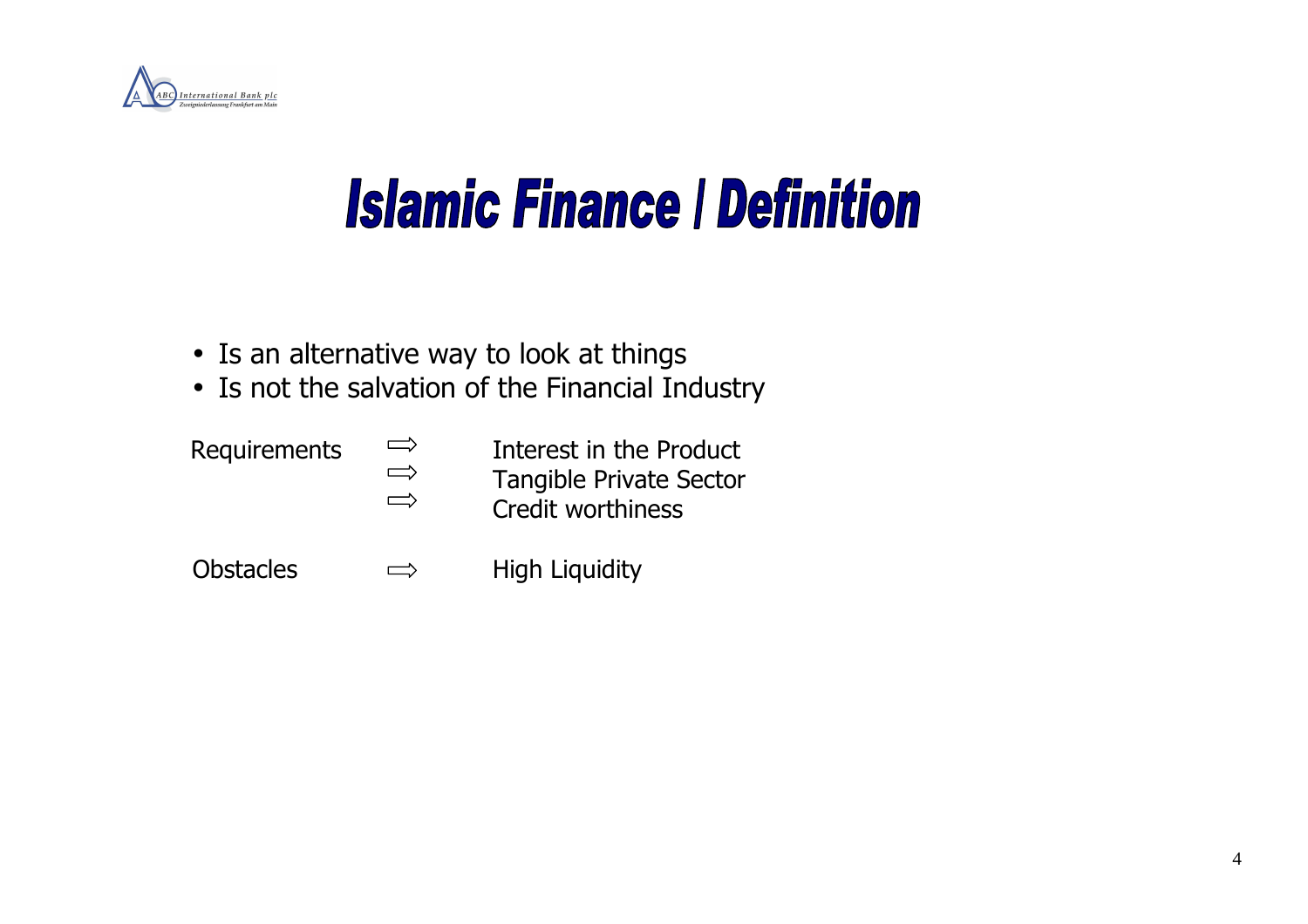

|         | <b>Interest</b> | PS         | credit    | <b>Excess liquidity</b> |  |
|---------|-----------------|------------|-----------|-------------------------|--|
| Algeria | <b>YES</b>      | <b>NO</b>  | YES       | <b>YES</b>              |  |
| Libya   | <b>NO</b>       | <b>NO</b>  | YES       | <b>YES</b>              |  |
| Syria   | <b>NO</b>       | <b>YES</b> |           | <b>NO</b>               |  |
| Sudan   | <b>YES</b>      | <b>YES</b> | <b>NO</b> | <b>NO</b>               |  |
| Saudi   | YES             | YES        | YES       | YES<br>But              |  |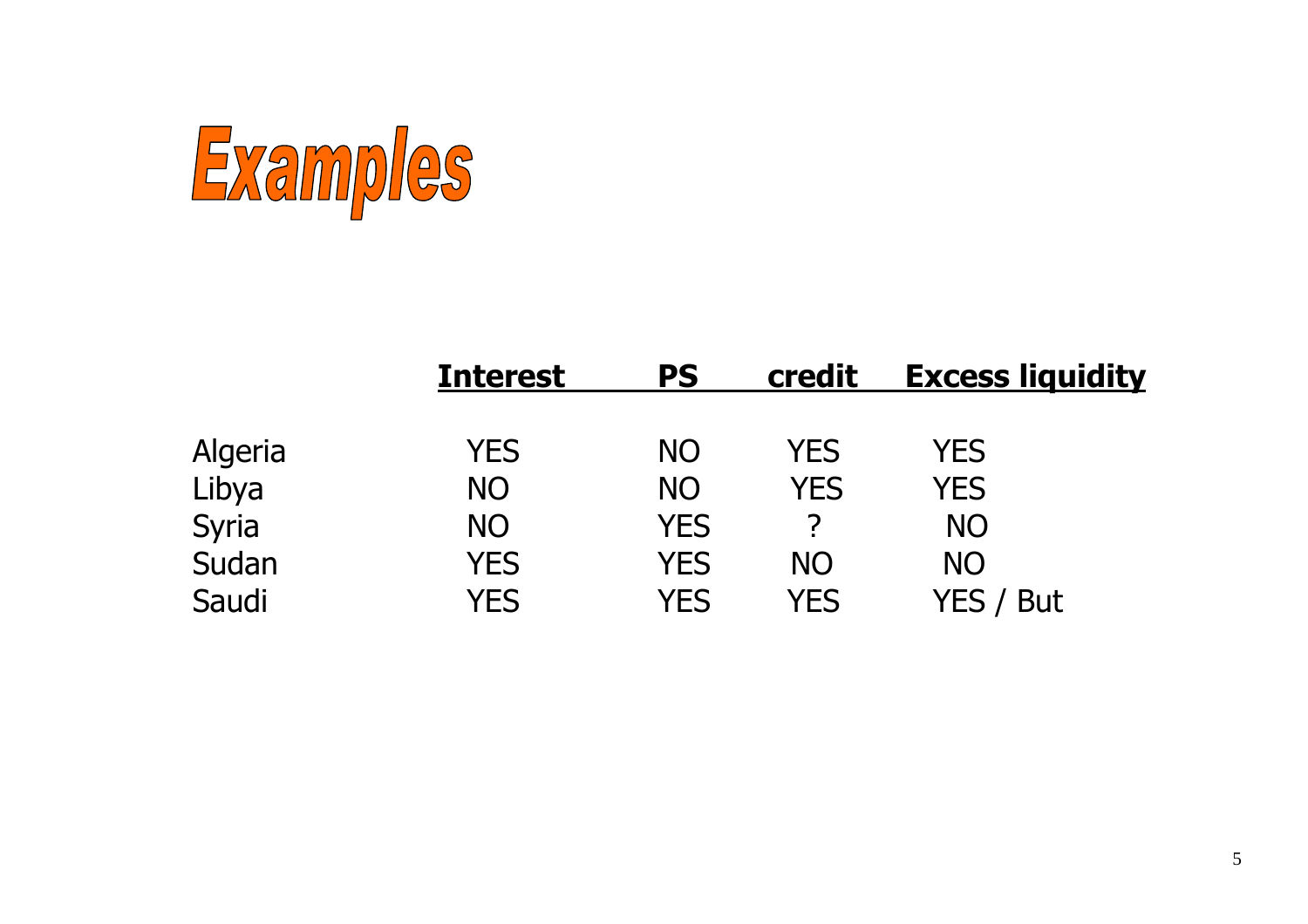

# **Islamic Finance | Practical Examples**

- 
- Compliance with Sharia<br>- Interest NO Profit YES - Interest NO -<br>- Title based -
- Assets move from one party to another<br>More Volume
- Documentation More - Detail
- Common roots usury law
- "Riba" (literal meaning "increase" is prohibited Practical implication: interest is forbidden)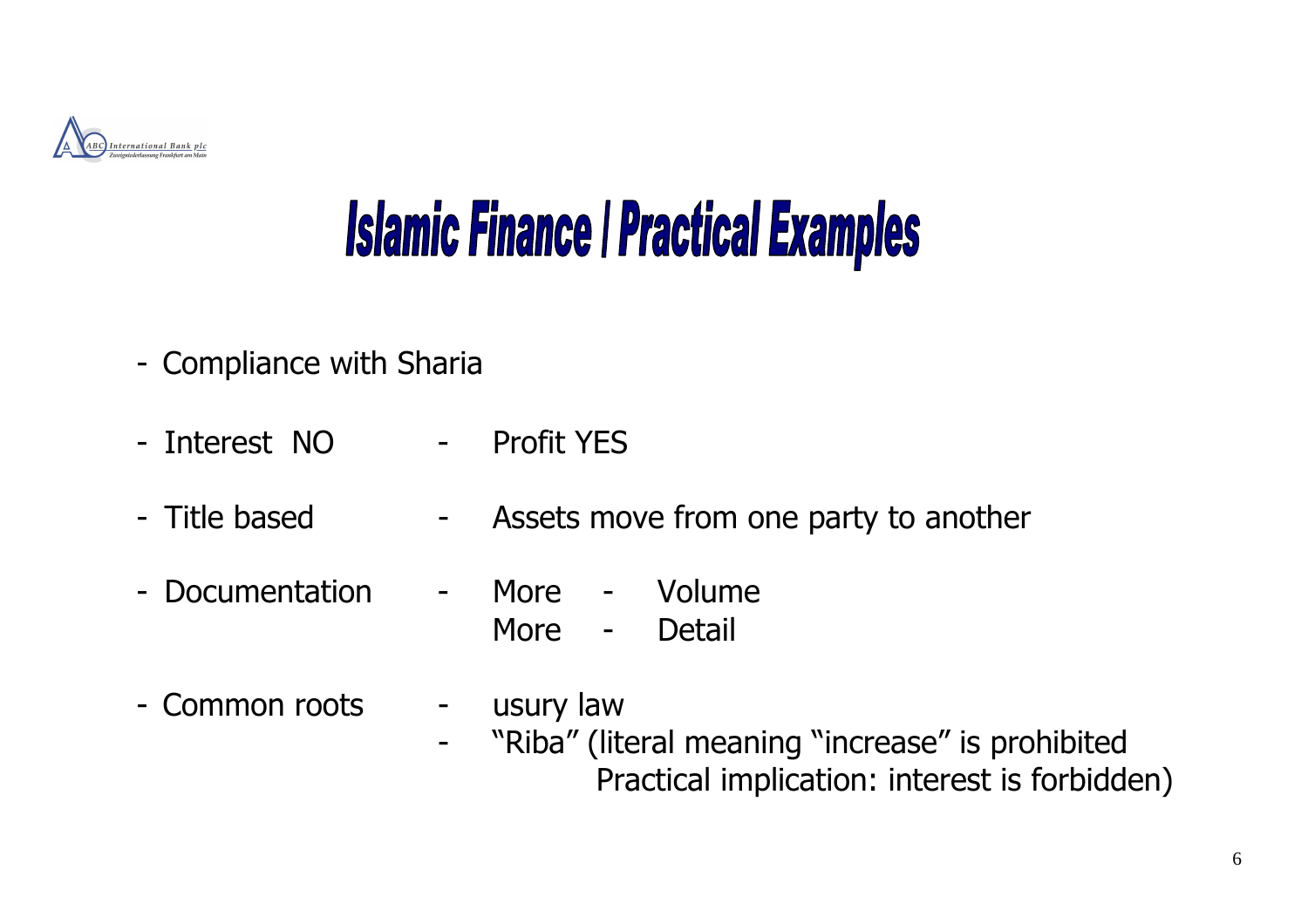



## **(True) Murabaha <sup>=</sup> Price deferred sale**

- •Murabaha is very commonly used by Islamic Banks in the Middle East for short and medium term financing
- •A good example re ABC Islamic is a corporate wanting to purchase plant & machinery (P&M).
- •Disclosure of mark up required.
- •An illustrative structure of P&M financing arrangement under Murabaha is set out below:

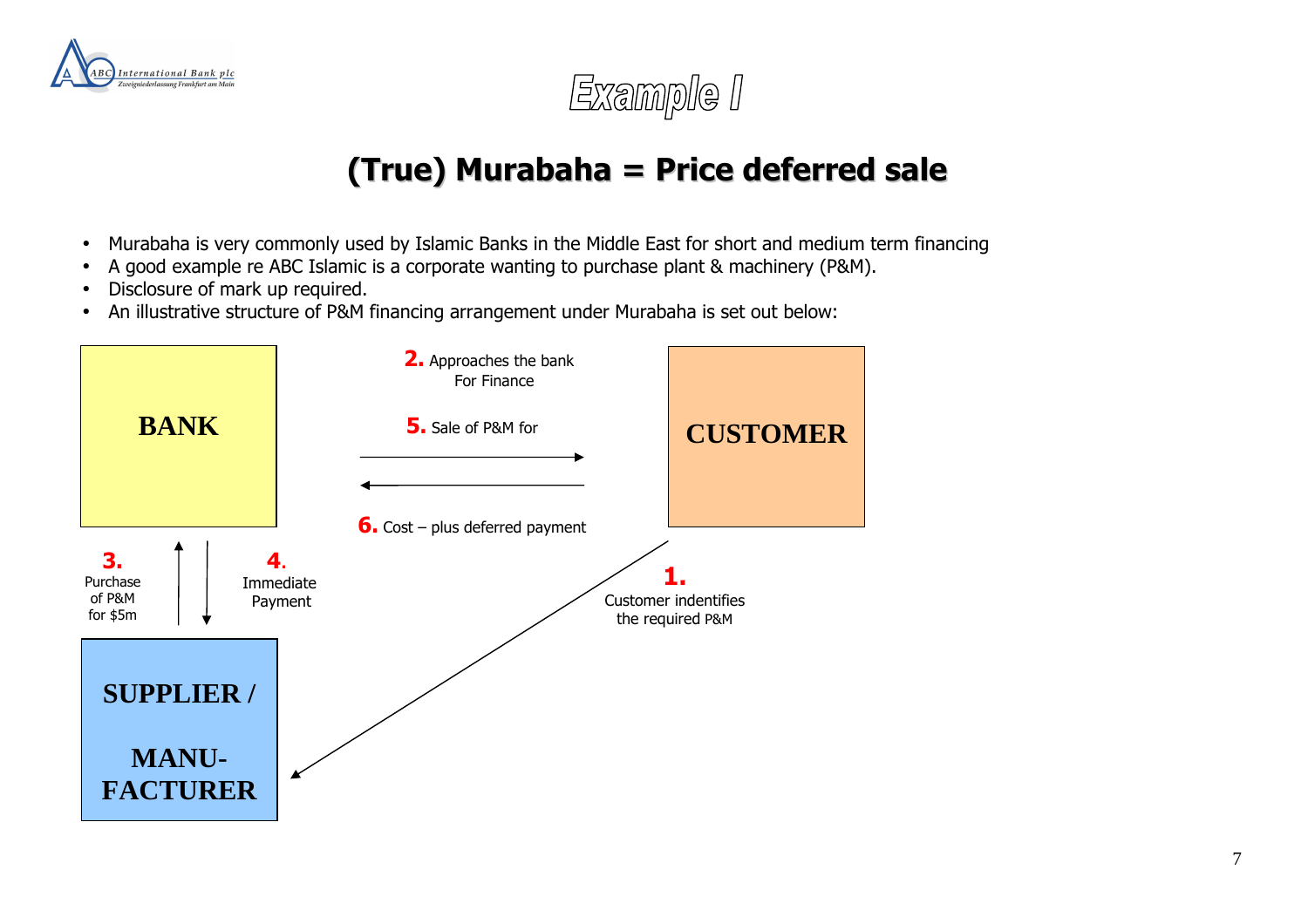



## **Simple Commodity Murabaha**

**(used for general funding or receivables financing)** 

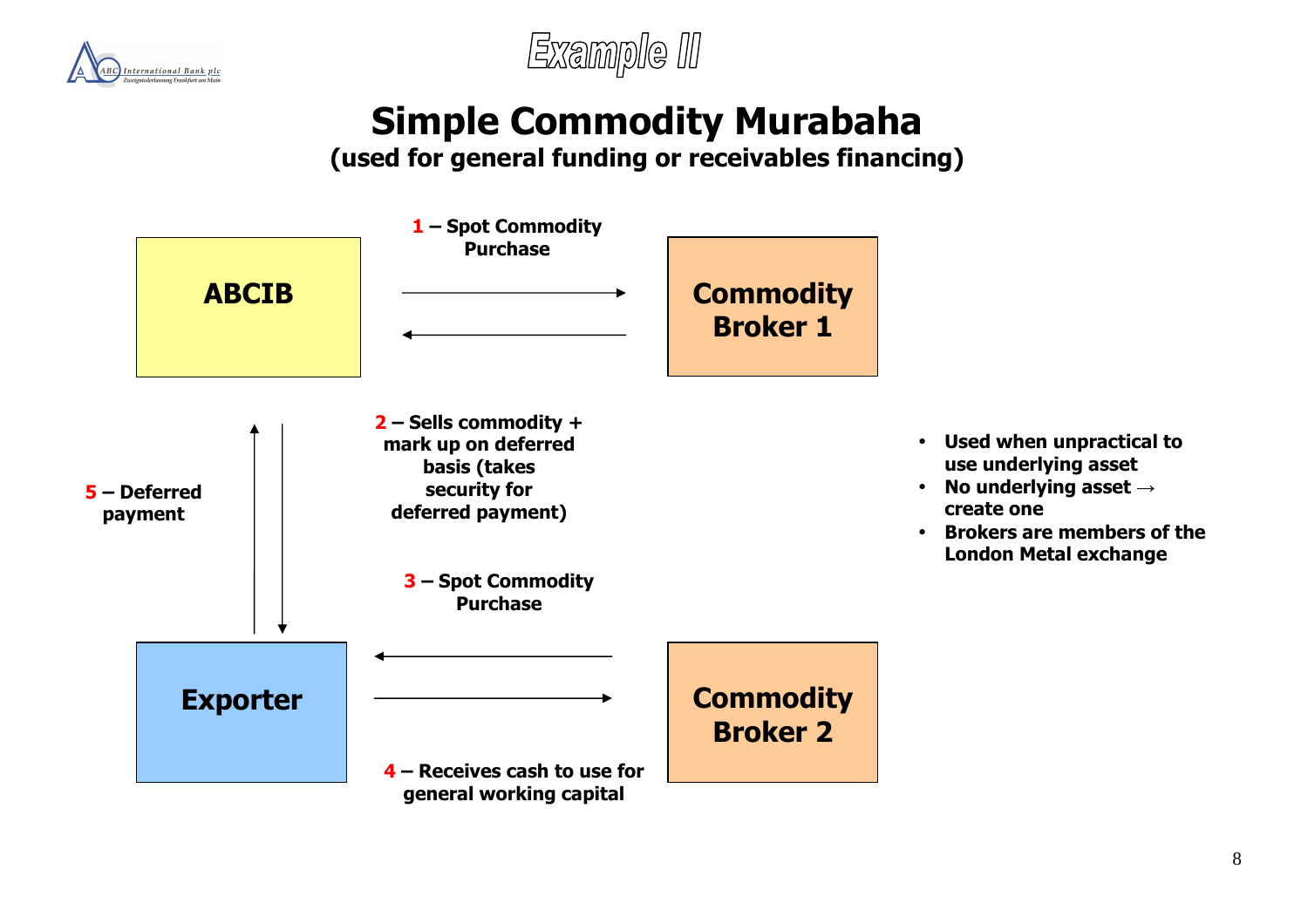

### **S T E P S**

ABCIB would contact DD & Co. (our chosen commodity trader) informing them we wish to transact in a commodity trade for x amount. DD will inform us of the quantity of metals and the unit price of the metal (equalling the amount of debt)

Exporter signs a utilisation notice, promising to purchase the specified metals from ABC and will make payment on a deferred basis (the length of the facility)

**ABCIB** sends Exporter a Client Seller Offer – outlining

- •the quantity and unit price of metal
- the amount that we have purchased it for (the debt)
- the amount we will sell the metal to the client for
- the profit element
- •the dates of settlement and maturity

Exporter confirms they agree to terms set out through a Purchase Acceptance

**ABCIB** send a Purchasers Request to DD & Co requesting them to provide **ABCIB** with an offer to sell metals on specified terms agreed above

DD & Co. offer to sell **ABCIB** x metals at x price per unit

**ABCIB** accept terms through Purchasers Acceptance

**ABCIB** sell commodity to the Exporter under terms in Client Seller Offer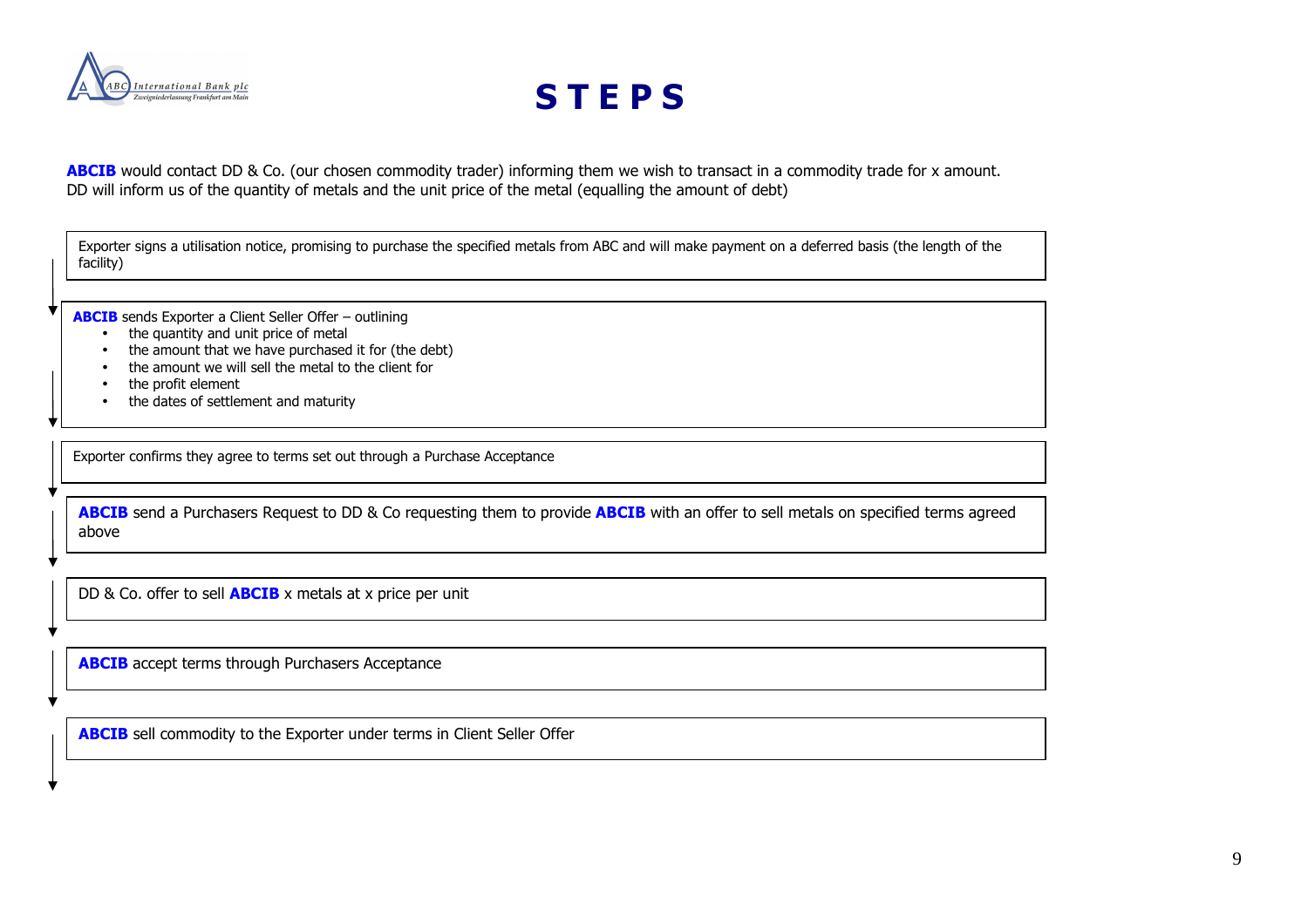

x

### **S T E P S**

**ABCIB** notify DD& Co. that metals have been sold to client under Notice of Sale

Exporter appoints **ABCIB** as agent to sell commodity on their behalf

**ABCIB** as agent request Richmond Commodities Ltd. to provide an offer to purchase metal

Richmond Commodities offer to purchase commodities from client

**ABCIB** as agent accept offer and credits the exporter account with amount of debt

The exporter pays to **ABCIB** on a deferred basis the amount agreed under Client Seller Offer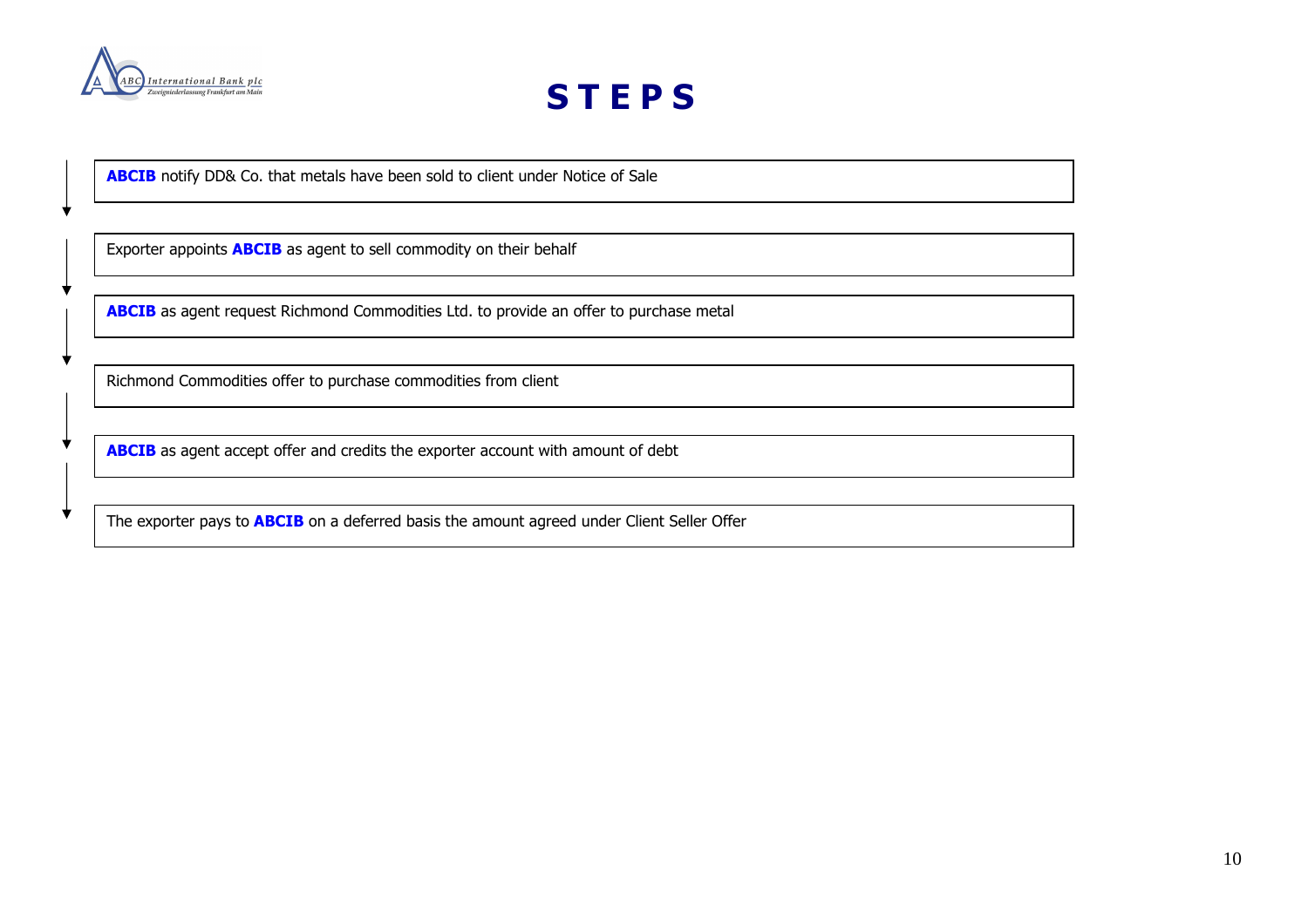



## **ABCIB** / Company <sup>A</sup> **Revolving Murabaha Facility**



- 1.Commodity Murabaha for an amount equivalent to total of discounted BOE
- BOE are due every six months and the proceeds will be paid into a collection A/C company A will open with **ABCIB** (these are fixed payments). 2.
- 3.The Murabaha facility will be repaid from the proceeds in the collection A/C.
- A side security letter between **ABCIB** and exporter will be signed separately to the Murabaha agreement. 4.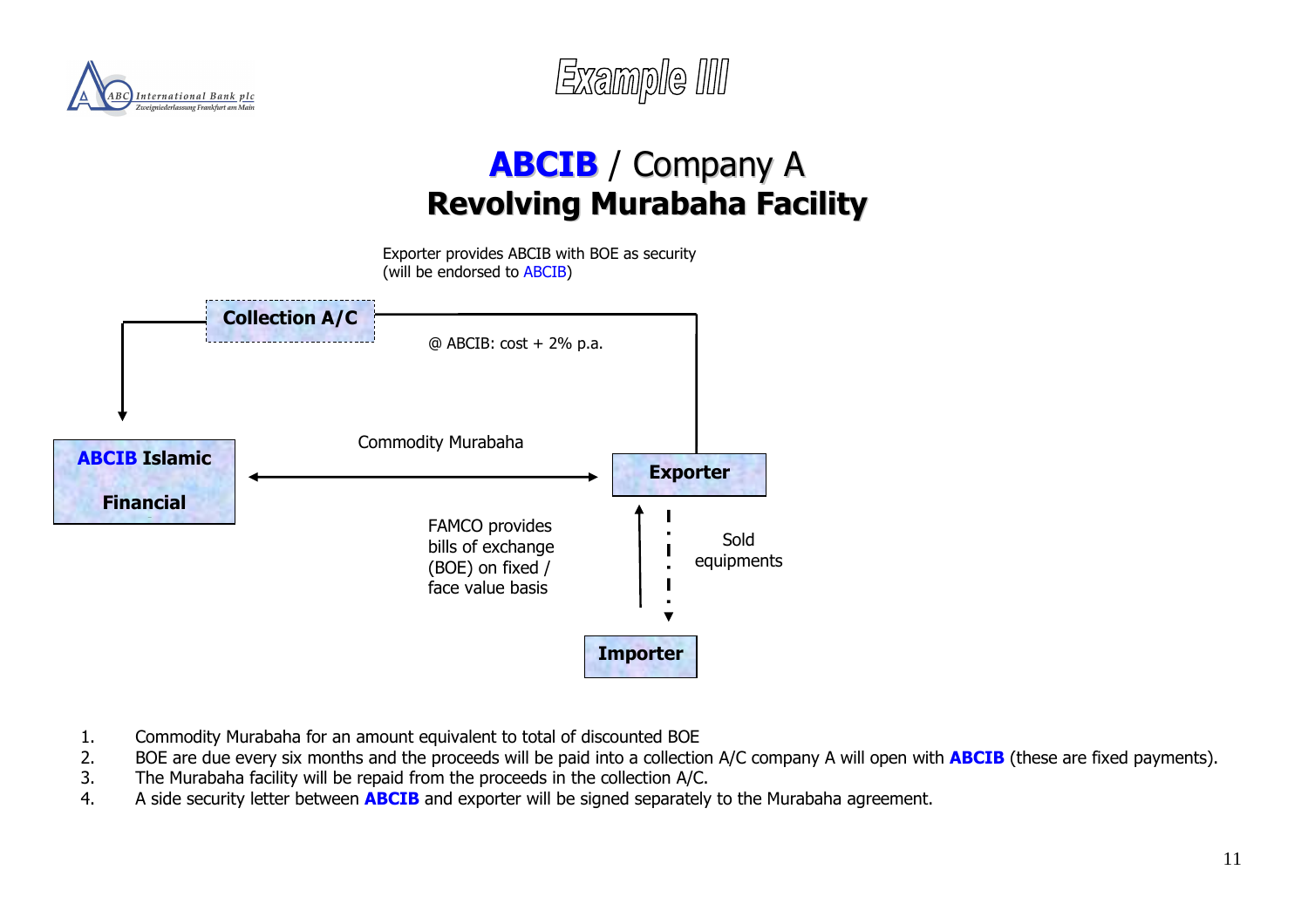



### **MASTER MURABAHA STRUCTURE (using the underlying assets)**

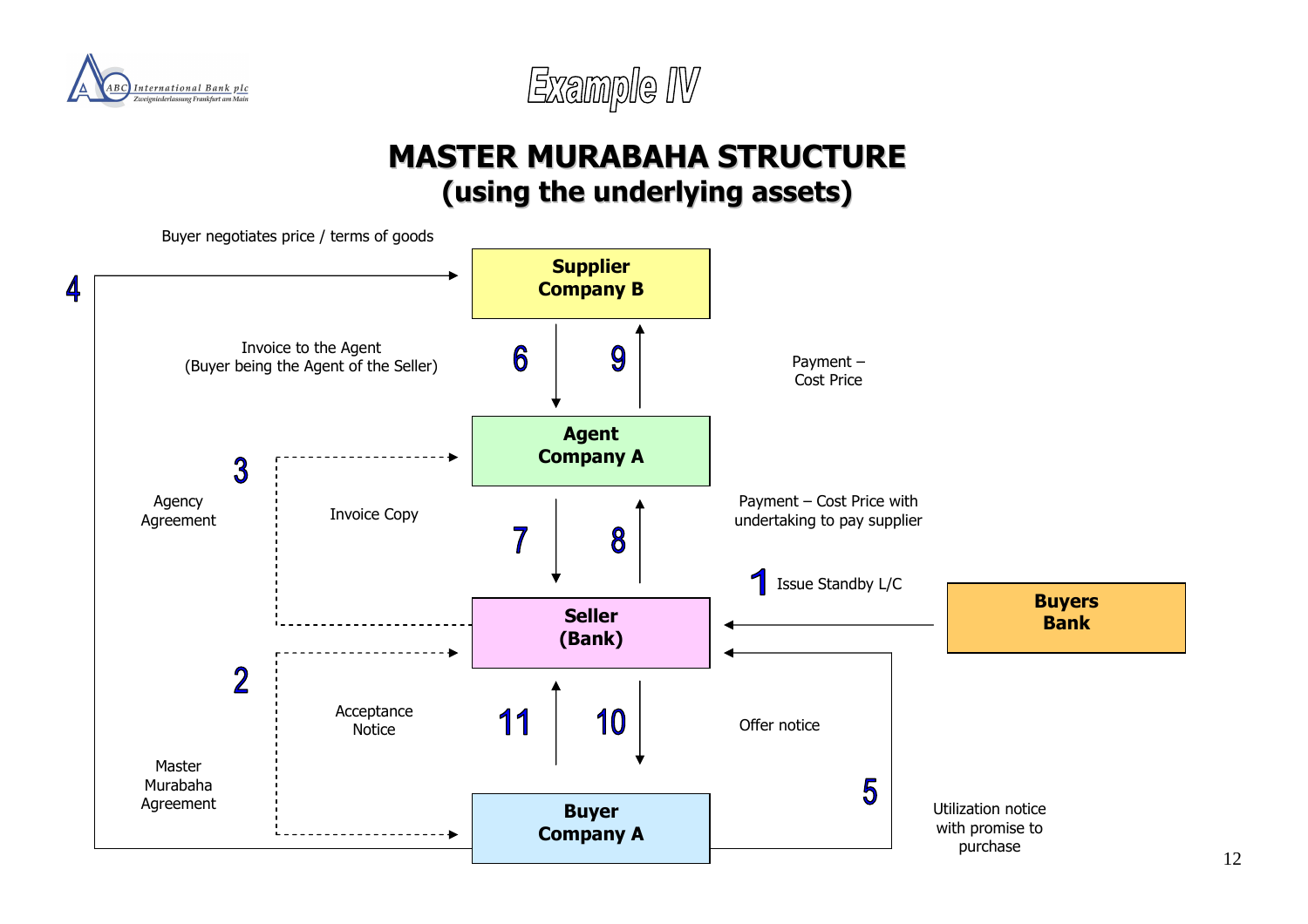

### **S T E P S**

- 1. Customer's (Buyer) bank issues a Standby L/C in favour of ABCIB (Seller) as a guarantee in the event of nonpayment by the customer
- 2. Seller signs a Murabaha Agreement with the buyer. The Murabaha will be to finance stock for the Buyers retailing business.
- 3. Seller appoints Buyer as his agent to receive the goods and pay for them on behalf of the Seller under a Murabaha Agency Agreement which they both sign. The basic provision should be that the customer (Buyer) receives the proceeds from the Murabaha Facility to his account (local legislation).
- . Buyer negotiates with the Supplier the purchase of goods and once agreed  $\rightarrow$ 4.
- 5. Buyer gives Seller a Utilisation Notice under the Murabaha Agreement.
- 6. Seller issues an Offer Notice under the Murabaha Agreement to the Buyer.
- Buyer issues an Acceptance Notice under the Murabaha Agreement to the Seller. 7.
- 8. Supplier issues an invoice to the Agent who is acting on behalf of the Seller.
- 9. Agent presents a copy of the invoice to the Seller.
- 10. Seller pays cost price to the Agent to pay the supplier on its behalf. Since the Agent and the Buyer will be the same entity, the cost price instead of being paid directly to the Supplier will be first transferred to the Agent, who will be obliged by the Seller (Bank) to make the payment to the Supplier. All responsibility of the payment to the Supplier will be with the Agent/Buyer. This arrangement should be reflected in the Murabaha Agency Agreement which in addition to authorising the Agent to buy goods on behalf of the Seller (Bank) will give him the power to make a payment on his behalf. Having Buyer as Agent gives Bank more security (quality control of assets)
- 11. At the same time the Seller sells goods to the Buyer on deferred basis, to include the Sellers mark up.

#### **Note**

- The invoice will be in the name of the Agent (or Buyer).
- Although the Agent will be acting on behalf of the Bank, the ownership of the goods will in no document be in the name of Bank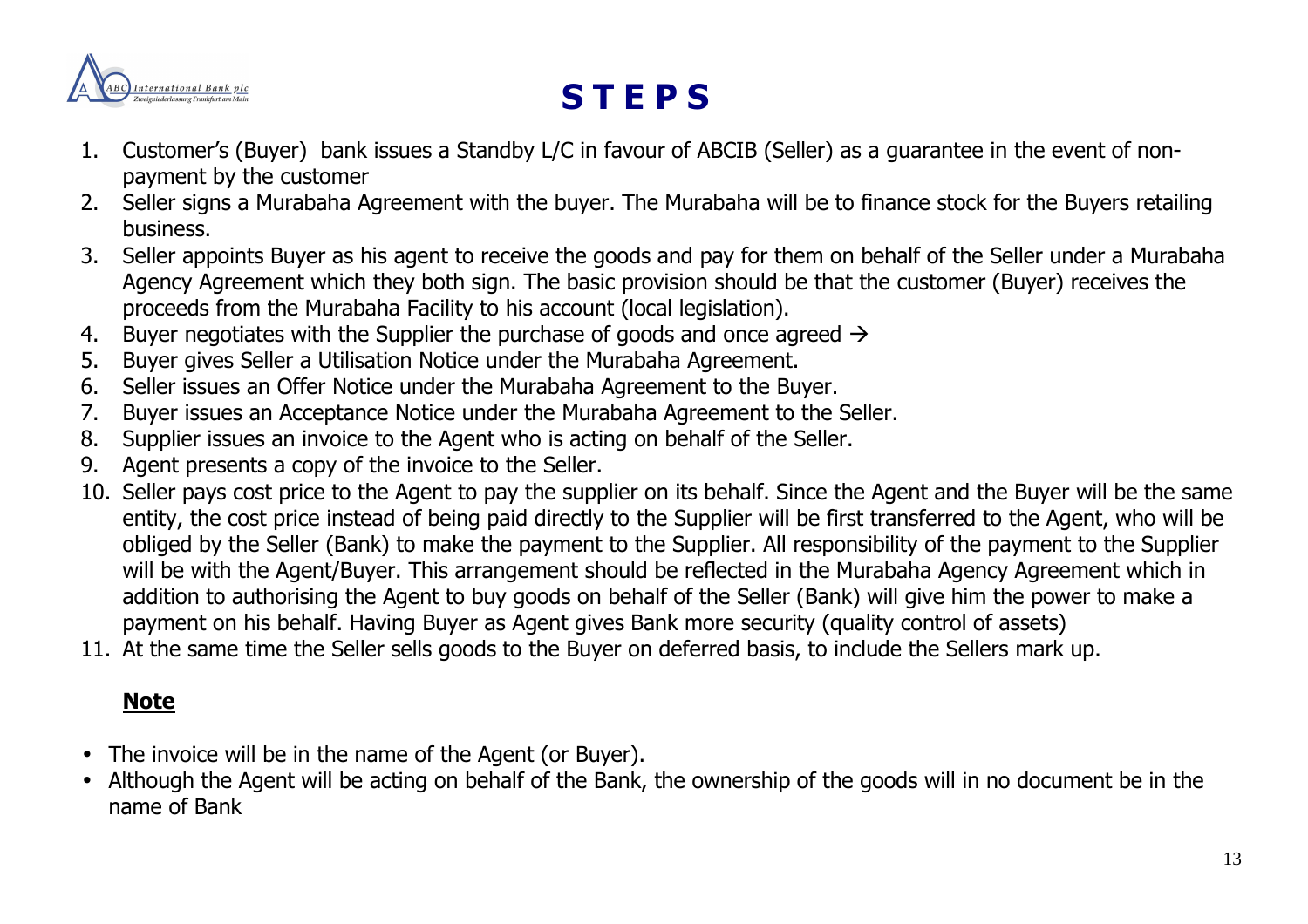

### **Real Estate Transactions (Arab World Funds to Europe)**

A) 45 MM £ 3 years facility to finance student accommodation in the UK

- Kuwait based Fund and ABCIB fund SPV at 50/50
- Funds raised through Murabaha agreement
- Lease agreement with university
- Opt out concession after 3 years with upside participation for Bank

B) Residential development deal with British Bank

- ABCIB provides 36 MM £ as "Islamic Tranche"
- Tenor  $3 5$  years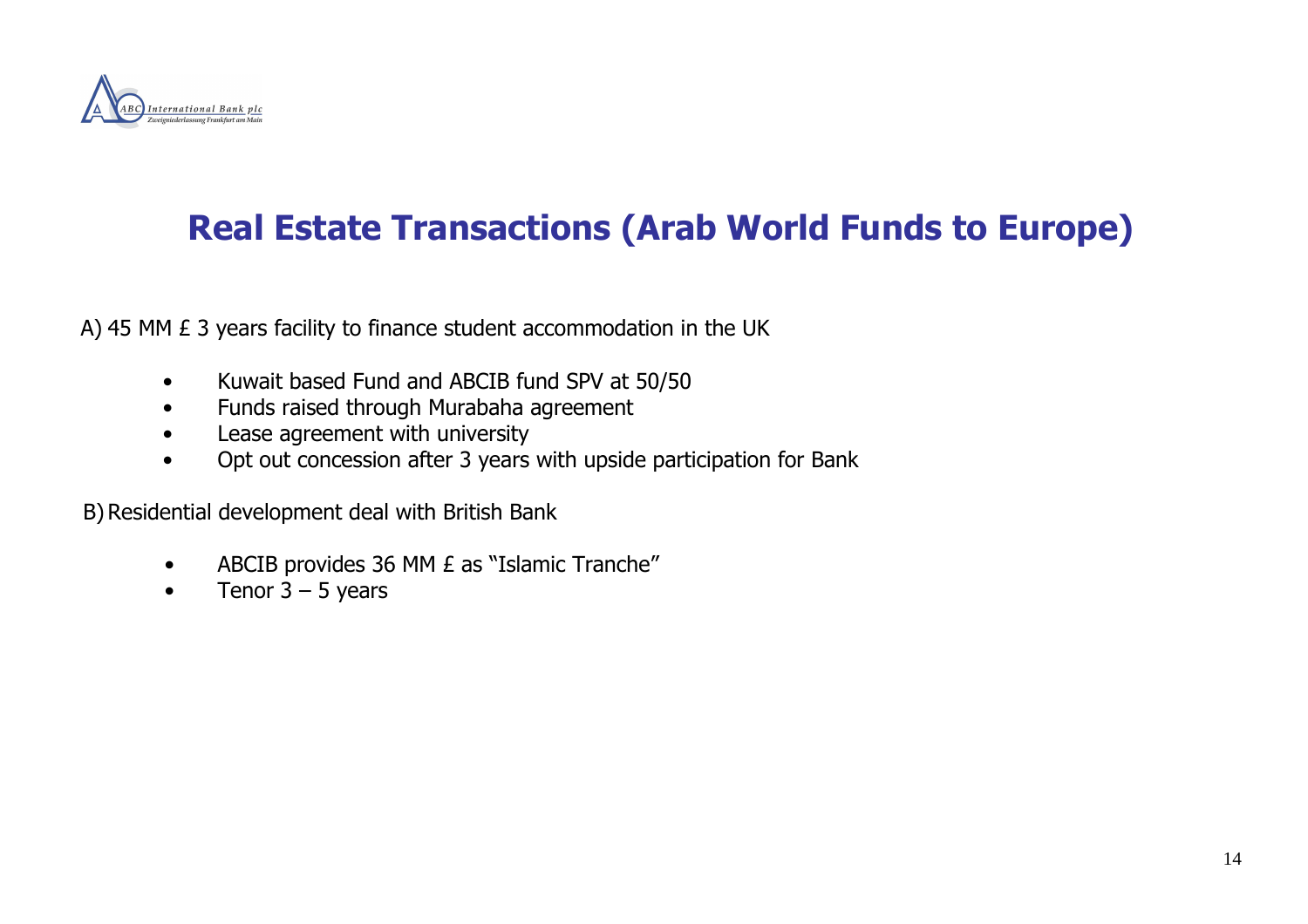

## **Sukuk <sup>~</sup> Islamic Bond?**

- It is a legal instrument, deed, cheque.
- Comply with Sharia / Islamic Law.
- They are asset based securities having stable income and are tradable.
- Governed by legal contracts approved by Sharia Scholars.
- Most common are:
	- o Mudarabah (partnership / Finance trusteeship)
	- o Musharaka (joint venture)
	- o Ijarah (leasing)
- The Islamic Sukuk structure involves an aquisition of an asset by special purpose company (SPC).
- The company funds itself by the issue of the Sukuk, declaring a trust in favour of the Sukuk holders.
- The Sukuk holders receive a return based on the income received from the asset.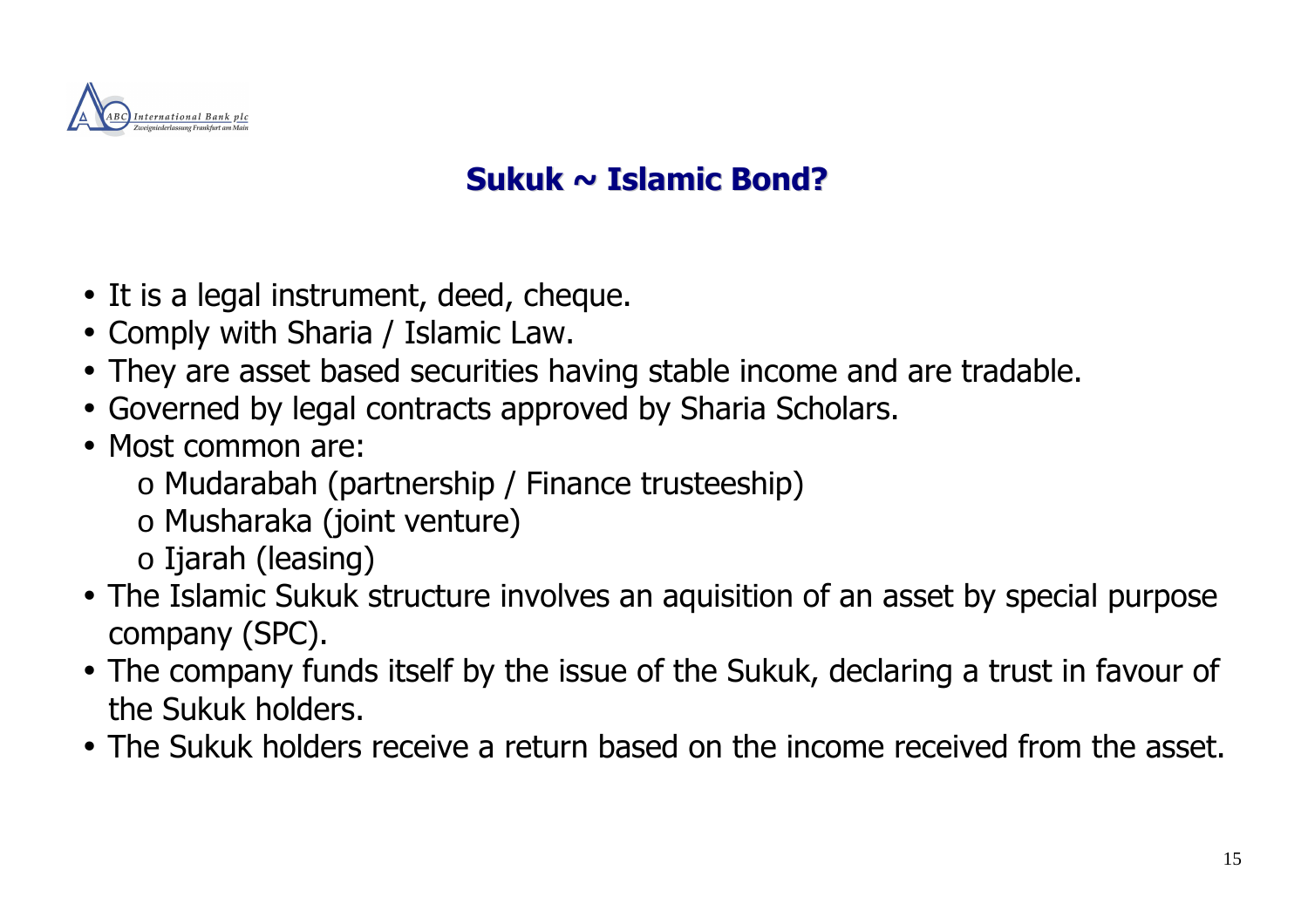

## **Differences between Sukuk & Conventional Bonds**

"Islamic Bond"

| <b>Sukuk</b>                                                     | <b>Bonds</b>                                                |
|------------------------------------------------------------------|-------------------------------------------------------------|
| Sukuk represent ownership stakes in well<br>defined assets;      | Bonds represent pure debt obligations;                      |
| Sukuk holders may be affected by asset<br>related expenses;      | Bond holders are not affected by asset related<br>expenses; |
| Selling a Sukuk is basically the sale of a share<br>in an asset; | Selling a bond is basically the sale of a debt;             |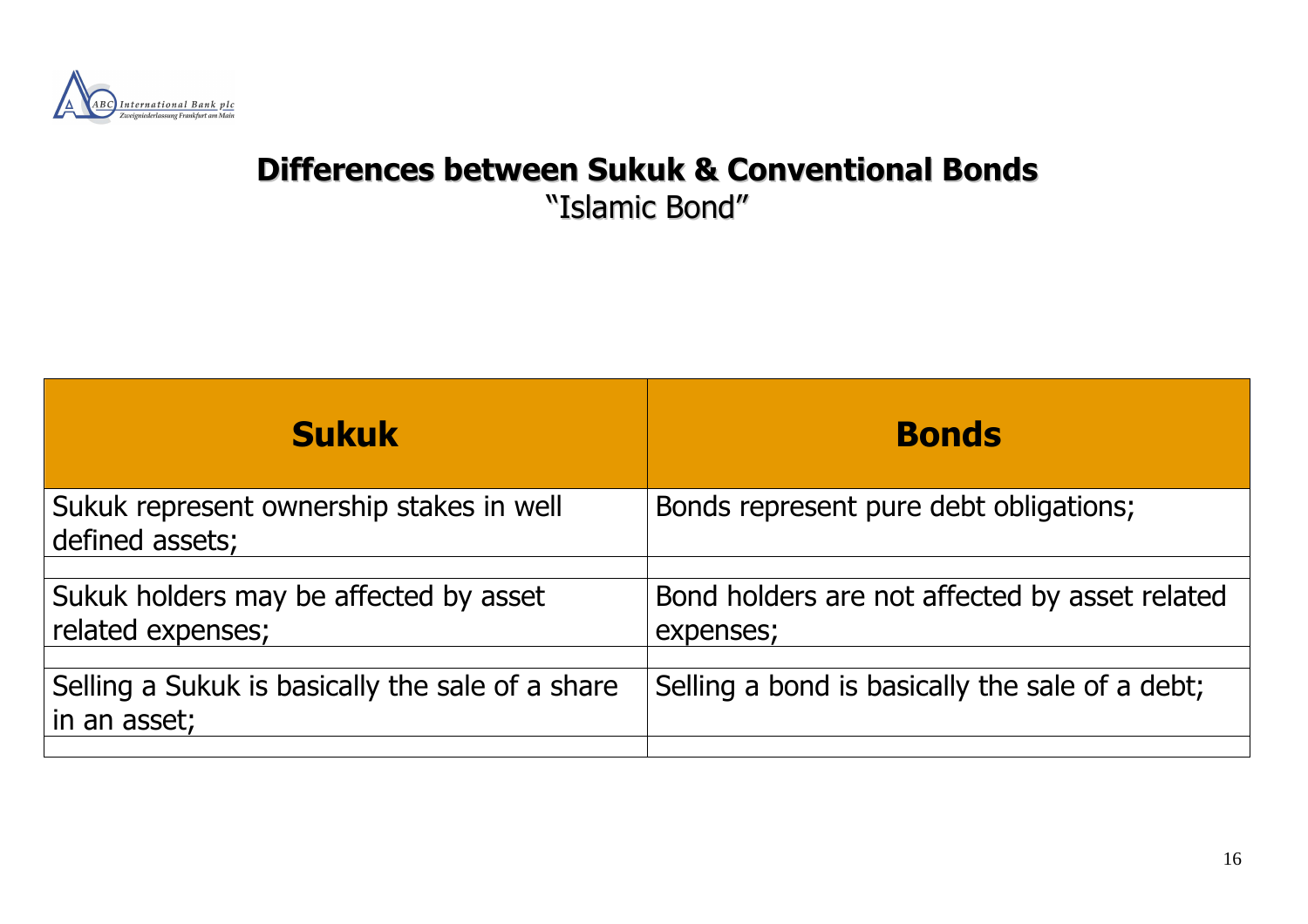

## **Basic Sukuk Structure**



- Sukuks are primarily asset-based (possible, in theory also asset-backed, convertible or exchangeable).
- Asset based Sukuk: In the first instance the holders rely on the company seeking to raise finance (theoriginator) for repayments (same as corporate bond).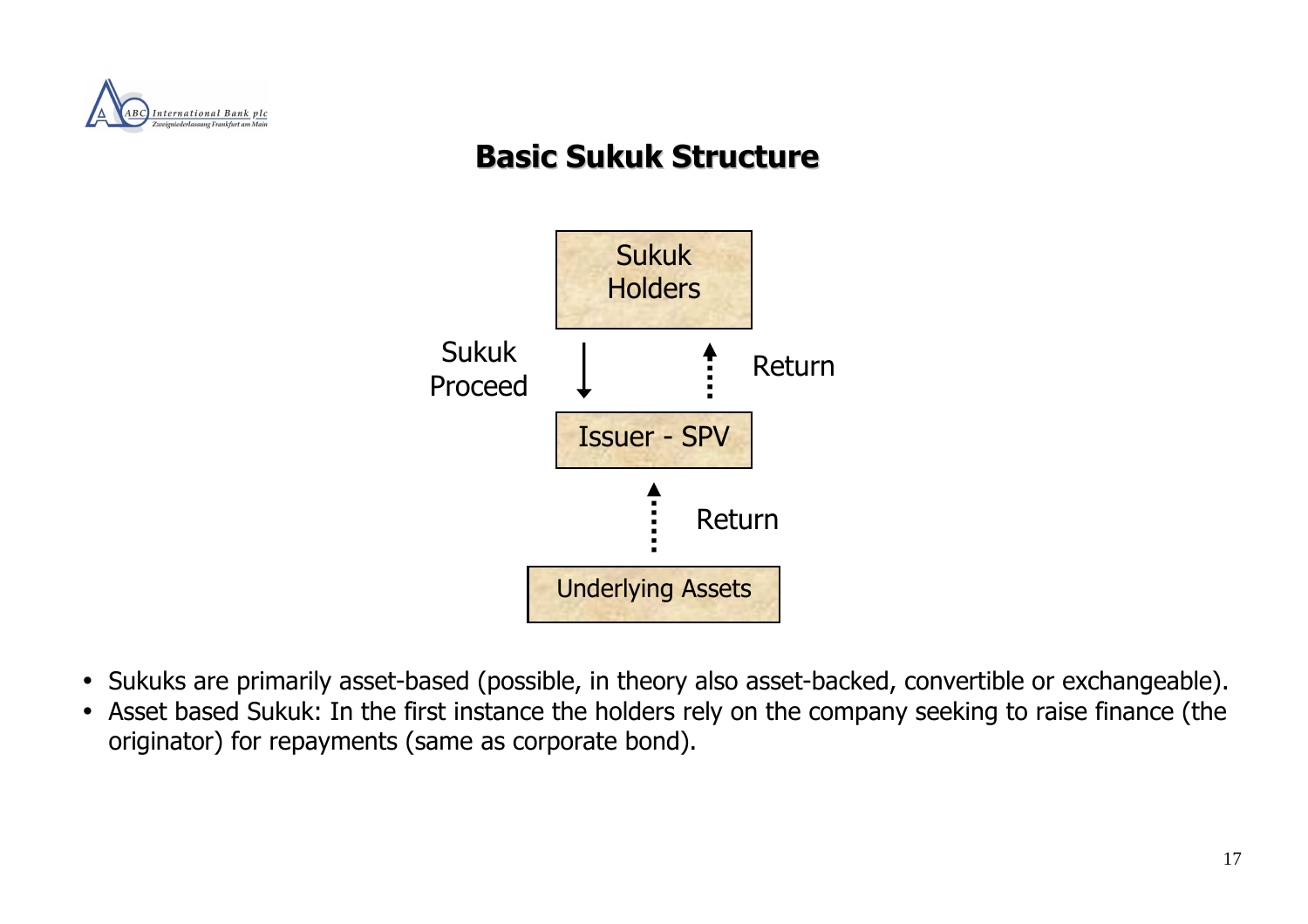

## **Sukuk al Ijarah**

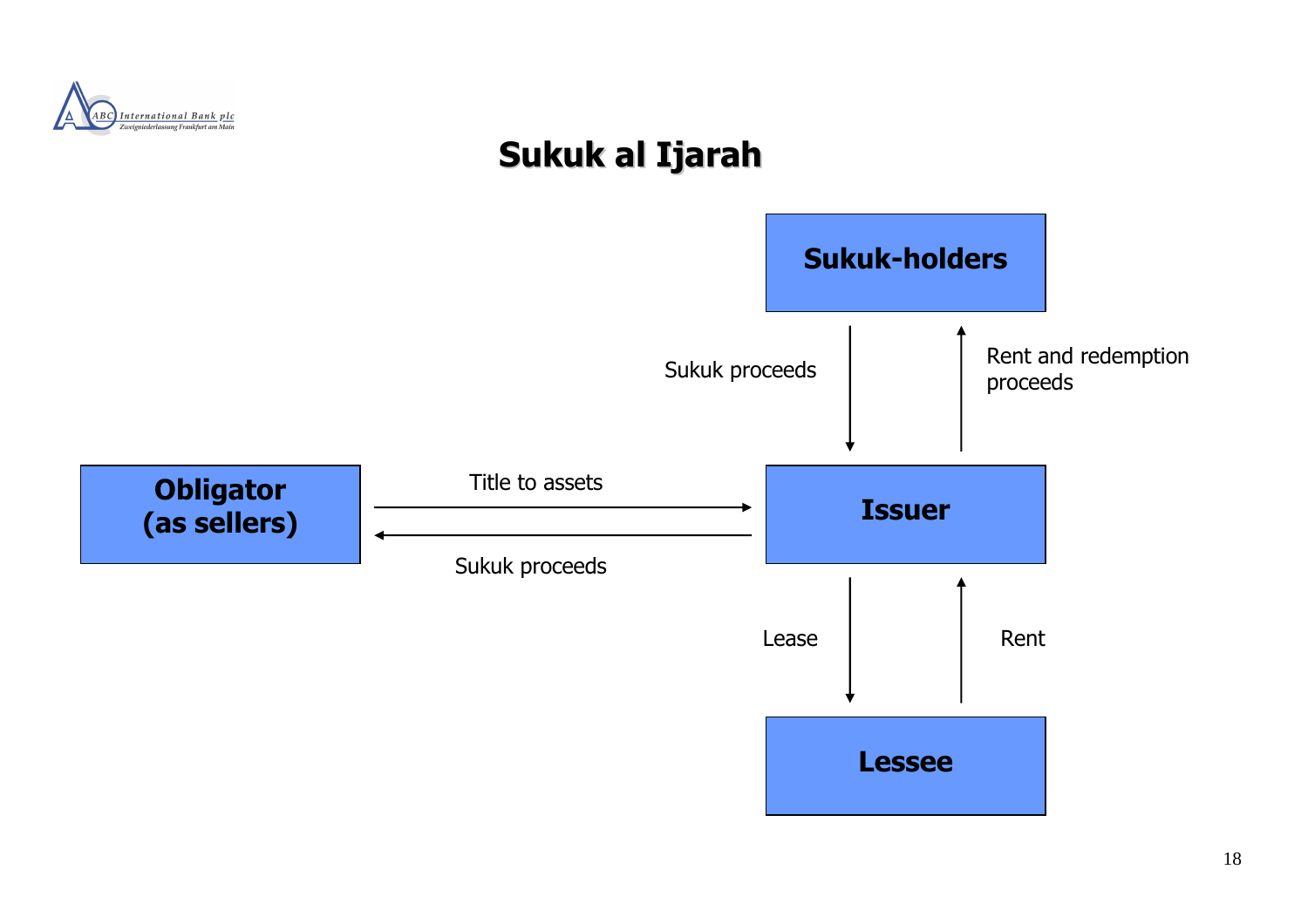

## **Sukuk al Mudarabah Example**

**Client: National Industries Group Holding ("NIG), \$ 1.5bn, 5 years, proceeds used to provide working capital for NIG**



- 1.SPV (NIG Sukuk Ltd.) collects contributions from the investors by issuing Sukuk certificates.
- The funds in the SPV constitute the capital of the Mudarabah and NIG (the Mudarib) will invest the capital in its business in 2.accordance with an agreed investment plan.
- NIG will distribute the profits generated as agreed between itself and the SPV (NIG Sukuk Ltd.). Upon maturity, NIG Sukuk Ltd. will 3.have the right to require NIG to purchase the relevant Mudarabah assets – but this cannot be fixed in contract.
- 4.Loss borne by entrepreneur/investor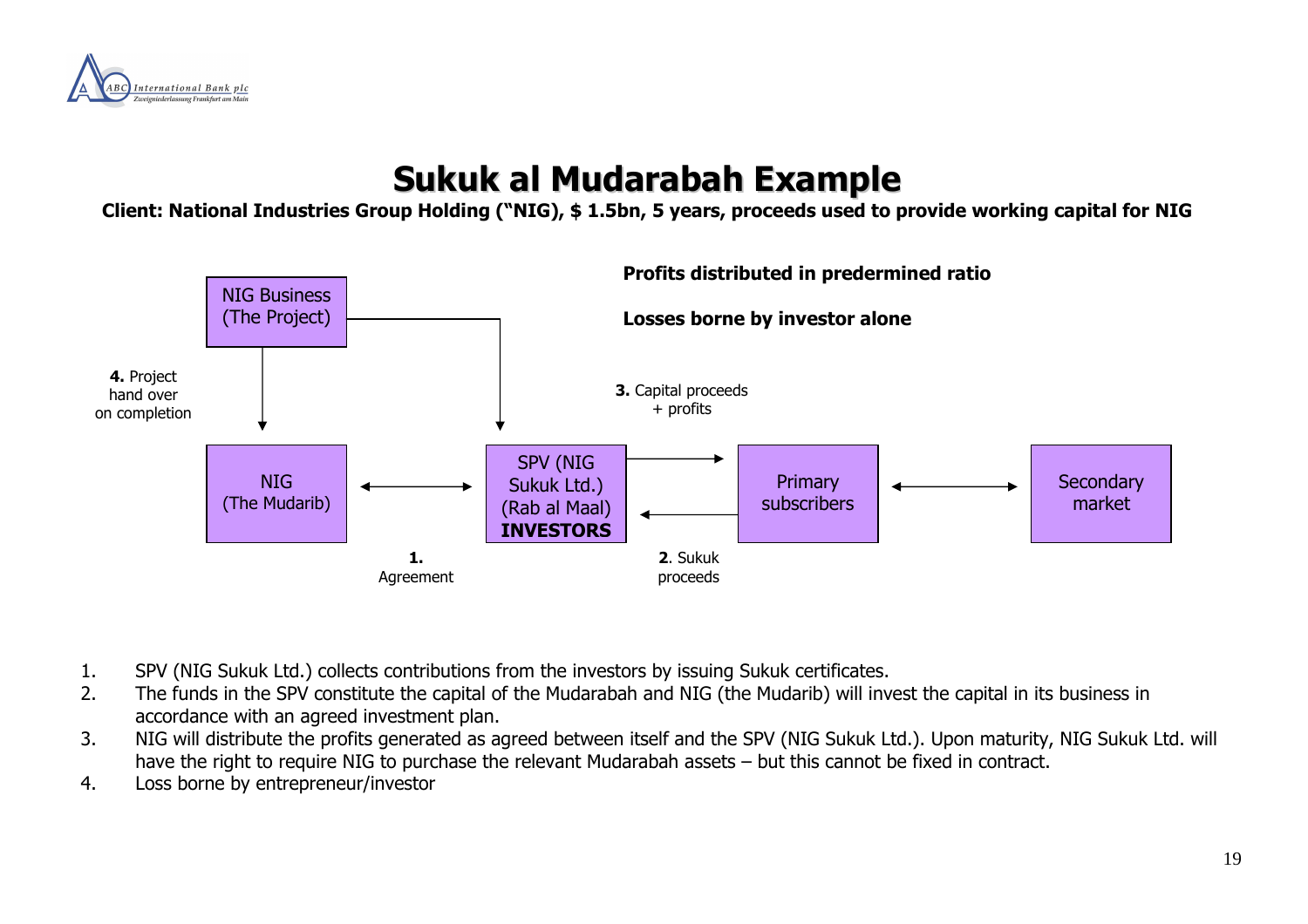

**Investment in Sukuk**

Types of Sukuk by Asset Recourse

## • **Credit backed/asset based**

The investor's recourse is to the creditworthiness of the ultimate obligor. These are also sometimes called assetbased Sukuk and can be issued through debt (Murabaha) or asset (Ijarah) based contract structures.

## • **Project backed**

The investor's recourse is to the assets/proceeds of project and sometimes to the creditworthiness of the ultimate obligor by means of a credit enhancement feature such as a guarantee. These Sukuk rely on the value of future cash flows arising out of project completion and production/sale, the assets of the issuing vehicle and the credit of the obligor;

## • **Asset backed**

The investor's recourse is to the assets of the issuing vehicle and the Sukuk investors bear any losses in case of the impairment of the Sukuk;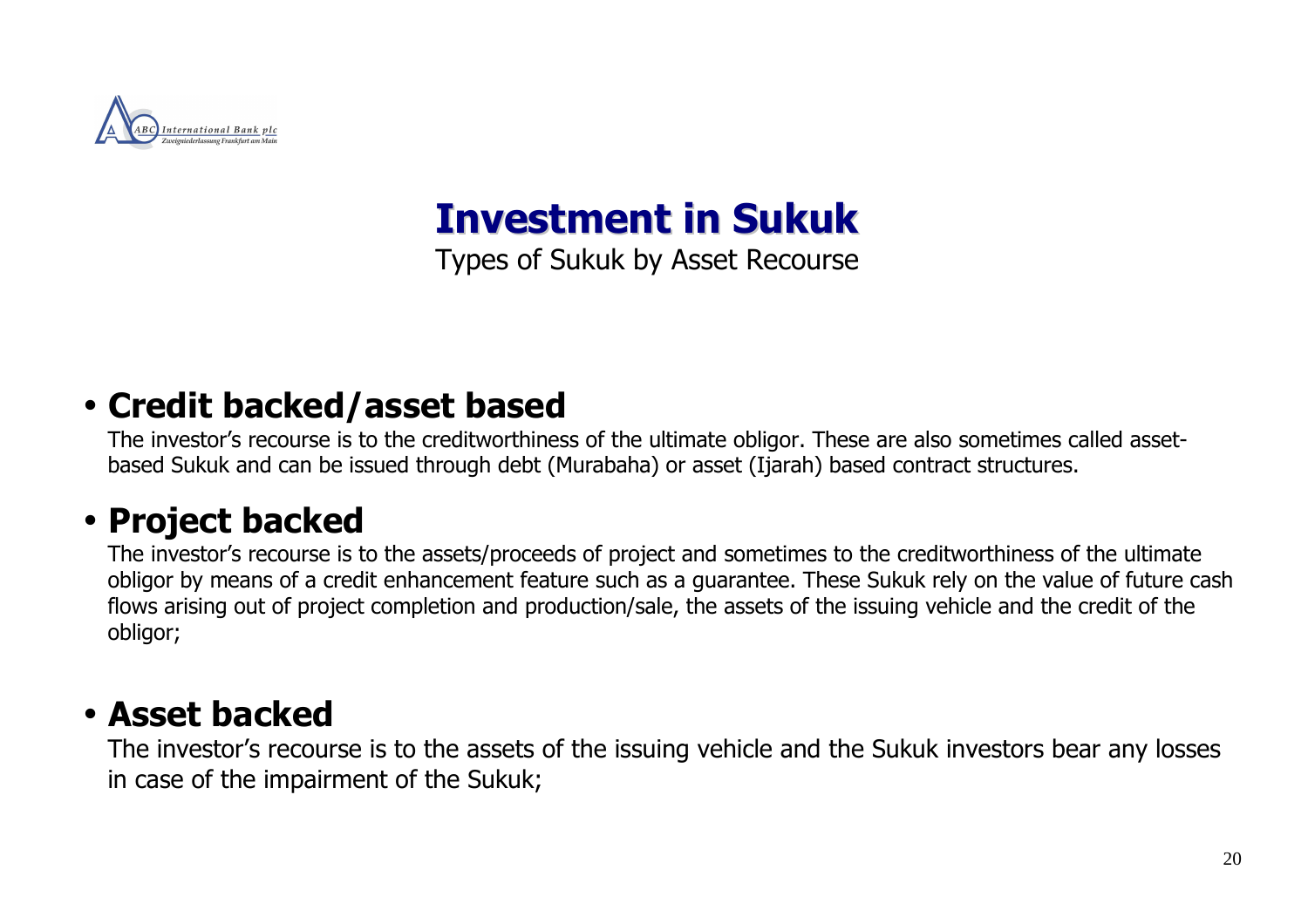

## **Sukuk al Musharakah**